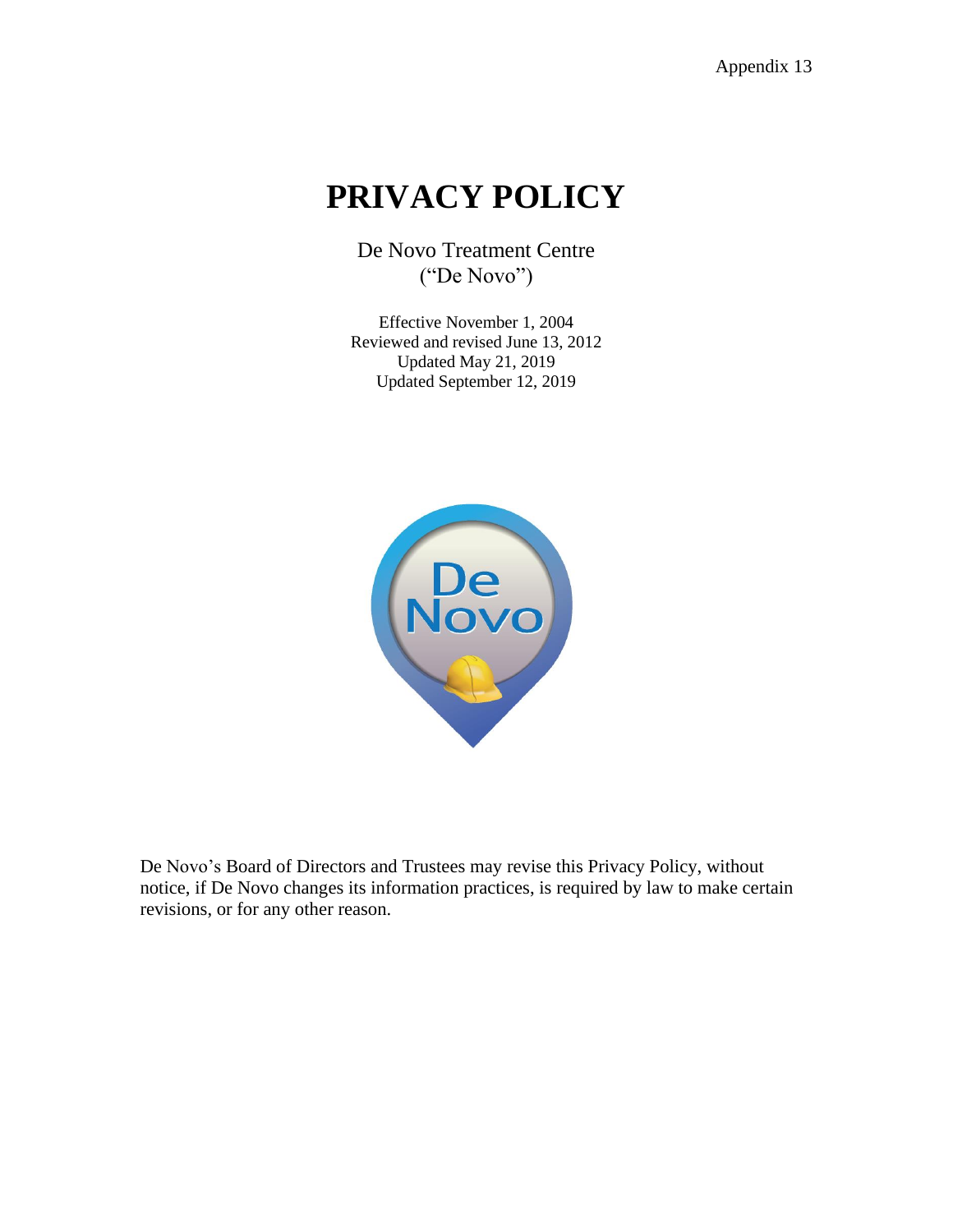# **A. Privacy Statement**

De Novo Treatment Centre is committed to protecting the privacy of its clients. Maintaining the confidentiality of personal information and personal health information is fundamental to the way we operate.

The terms of this Privacy Policy accord with Ontario's *Personal Health Information Protection Act* (PHIPA) and also with the Federal *Personal Information Protection and Electronic Documents Act* (PIPEDA), to the extent that it may apply to De Novo.

# **B. Application of De Novo's Privacy Policy**

This Privacy Policy applies to the collection, use, disclosure, retention and disposal of personal information and personal health information by:

- De Novo Board of Directors and Trustees
- De Novo agents, that is, individuals and organizations, who are authorized to act for or on behalf of De Novo, in respect of personal information and personal health information for De Novo's purposes and not for their own purposes, including:
	- A. De Novo employees, both management and staff;
	- B. De Novo actuaries, consultants, and other professional advisors
	- C. Physicians who are under contract to De Novo and who provide services to De Novo clients; and
	- D. Third parties who provide goods or services that enable De Novo to use electronic means to collect, use, modify, disclose, retain or dispose of personal health information, except for network providers, such as internet service providers.

This Privacy Policy applies to personal information and personal health information about De Novo's prospective, current and former clients, whether living or deceased. It also applies to personal information and personal health information about each client's parents, former or current spouse or partner, and children.

This Privacy Policy does not apply:

- to personal information or personal health information that De Novo collects, uses, or discloses about its employees for personnel or human relations purposes
- to any collections, uses, or disclosures of personal information or personal health information that do not relate to the provision of treatment to De Novo's clients
- to the activities of trade Unions whose members may become De Novo clients from time to time that do not relate to the identified purposes
- to the activities of organizations whose employees may become De Novo's clients from time to time that do not relate to the identified purposes.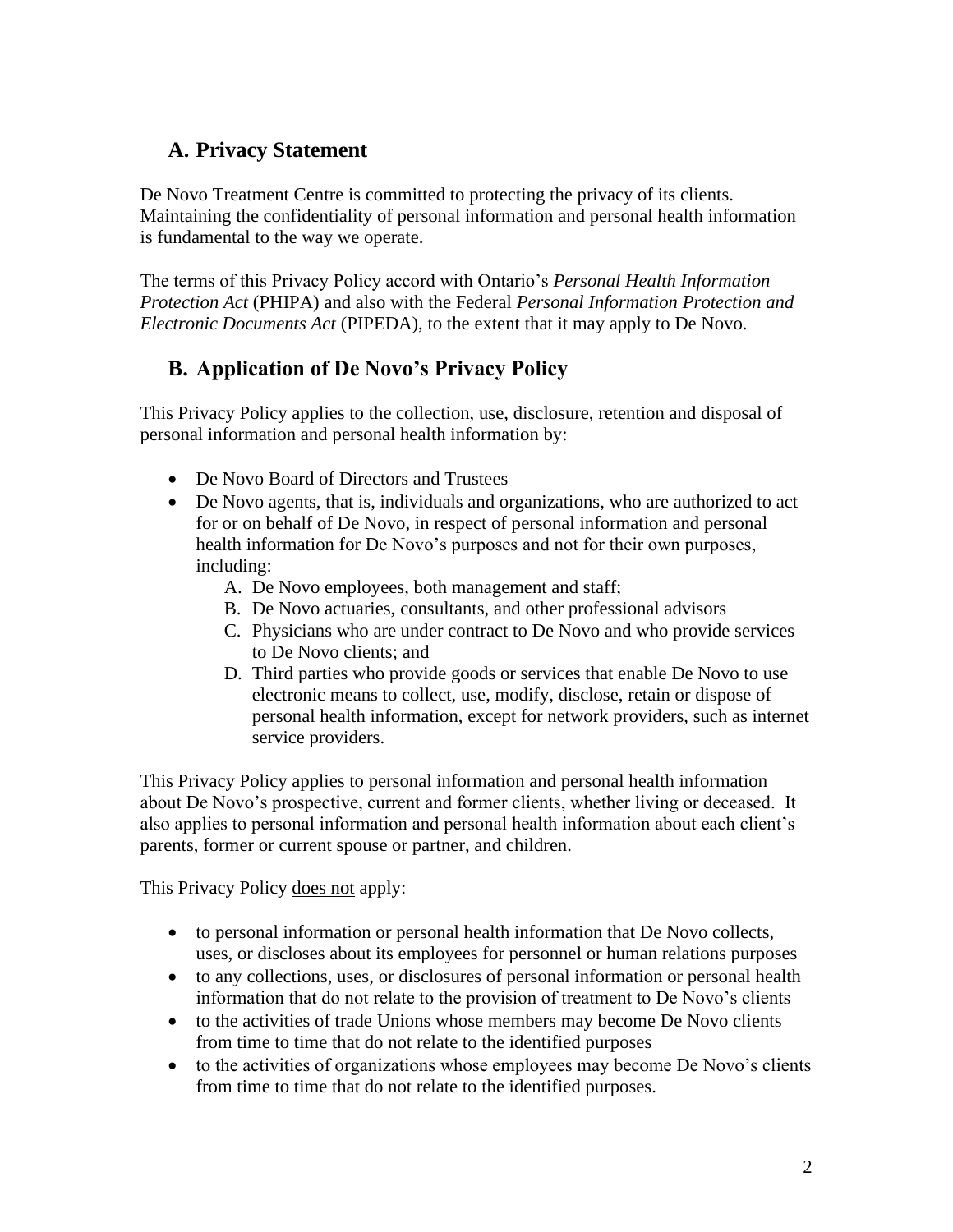#### **C. General Description of De Novo Information Practices**

De Novo has in place information practices that comply with the requirement of PHIPA and its regulations and also, with the requirements of PIPEDA, to the extent that it may apply to De Novo.

## 1. **Purposes**

- 1.1 De Novo routinely collects, uses, and discloses personal information and personal health information for the purpose of providing inpatient / outpatient treatment services regarding alcohol and drug dependency to De Novo's clients. Related purposes include:
	- to admit clients
	- to assess clients
	- to develop treatment plans, aftercare plans and counseling strategies
	- to provide medical care
	- to assist clients when applying for benefits
	- to refer clients to proper agencies and services, including long term care facilities
	- to comply with legal obligations, for example, the reporting of suspected child abuse under Ontario's Child and Family Services Act
	- to seek treatment related assistance from professionals external to De Novo.
- 1.2 In addition to describing the purposes in the Privacy Policy, De Novo also posts or makes readily available a notice describing the purposes for which it collects, uses, and discloses personal health information.
- 1.3 De Novo does not maintain records that contain personal health information about its employees or other agents primarily for the purpose of providing health care to them.

## 2. **Accuracy**

- 2.1 De Novo takes reasonable steps to ensure that information is as accurate, complete and up to date as is necessary for the purposes for which De Novo uses the information.
- 2.2 De Novo clearly sets out for the recipient(s) of personal health information that it discloses limitations on the accuracy, completeness or up to date character of the information, if any.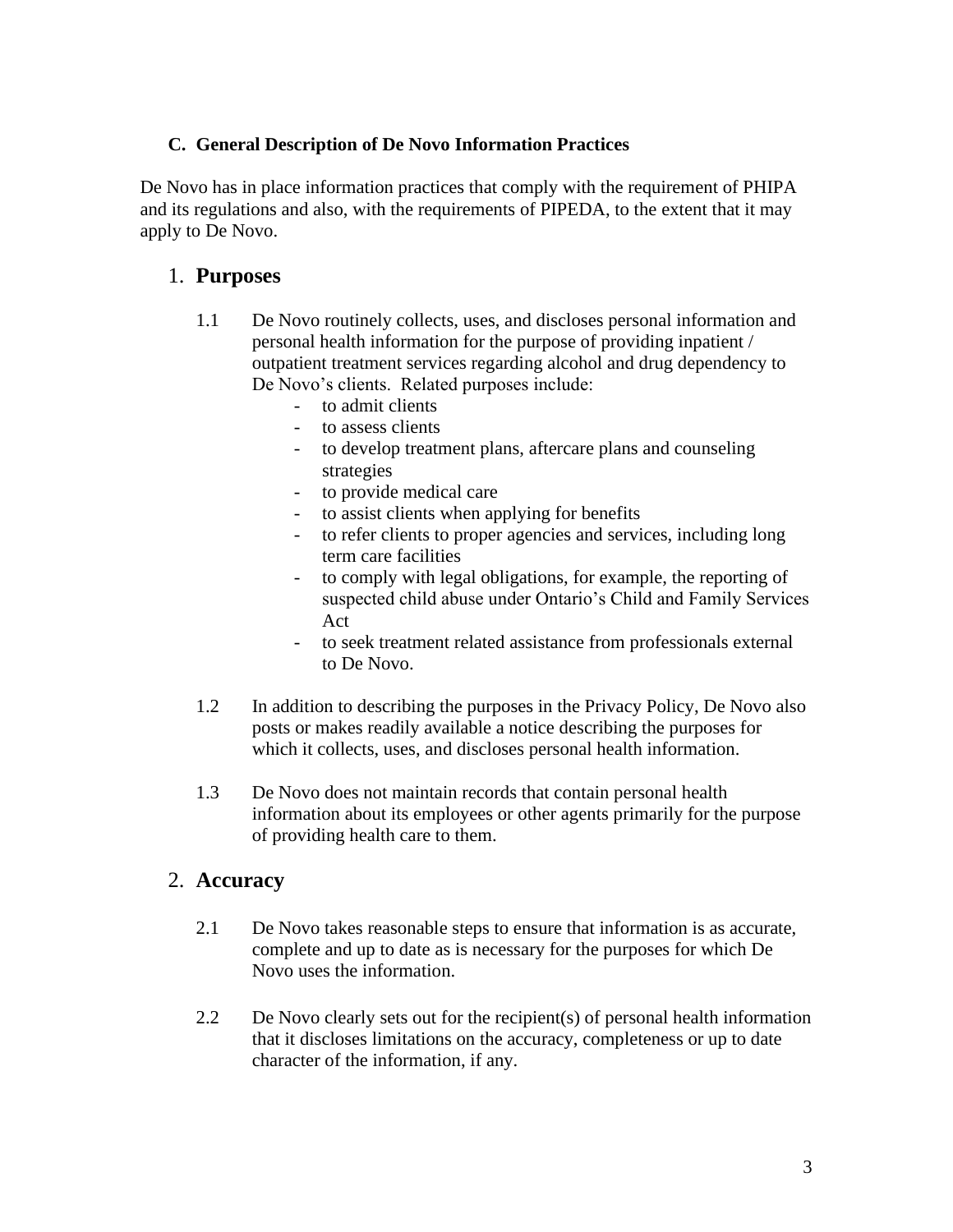## 3. **Security**

- 3.1 De Novo has taken steps that are reasonable in the circumstances to ensure that personal information and personal health information is protected against theft, loss and unauthorized use or disclosure and that the records containing the information are protected against unauthorized copying, modification or disposal.
- 3.2 De Novo uses administrative, technical, and physical safeguards to protect personal information and personal health information that are appropriate to the sensitivity of the information, including for example:
	- a) client files remain in a locked area accessible by staff only
	- b) employee files are maintained in a locked area accessible by management only
	- c) all files are maintained in lockable fire retardant cabinets
	- d) all computers are password protected
	- e) the computerized client database is Access protected
	- f) staff utilize only the computer allocated to them
- 3.3 De Novo does not collect personal information or personal health information via any website.
- 3.4 De Novo would notify individuals at the earliest opportunity if their personal health information has been stolen, lost or accessed by unauthorized persons.

## 4 **Records**

- 4.1 De Novo ensures that its records containing personal information and personal health information are retained and disposed of in a secure manner.
- 4.2 Employee information is maintained in a locked area not accessible by non-management personnel.
- 4.3 Information regarding clients is given to those individuals authorized through the Release of Information form only.
- 4.4 De Novo ensures that its records containing personal information and personal health information are transferred in a secure manner.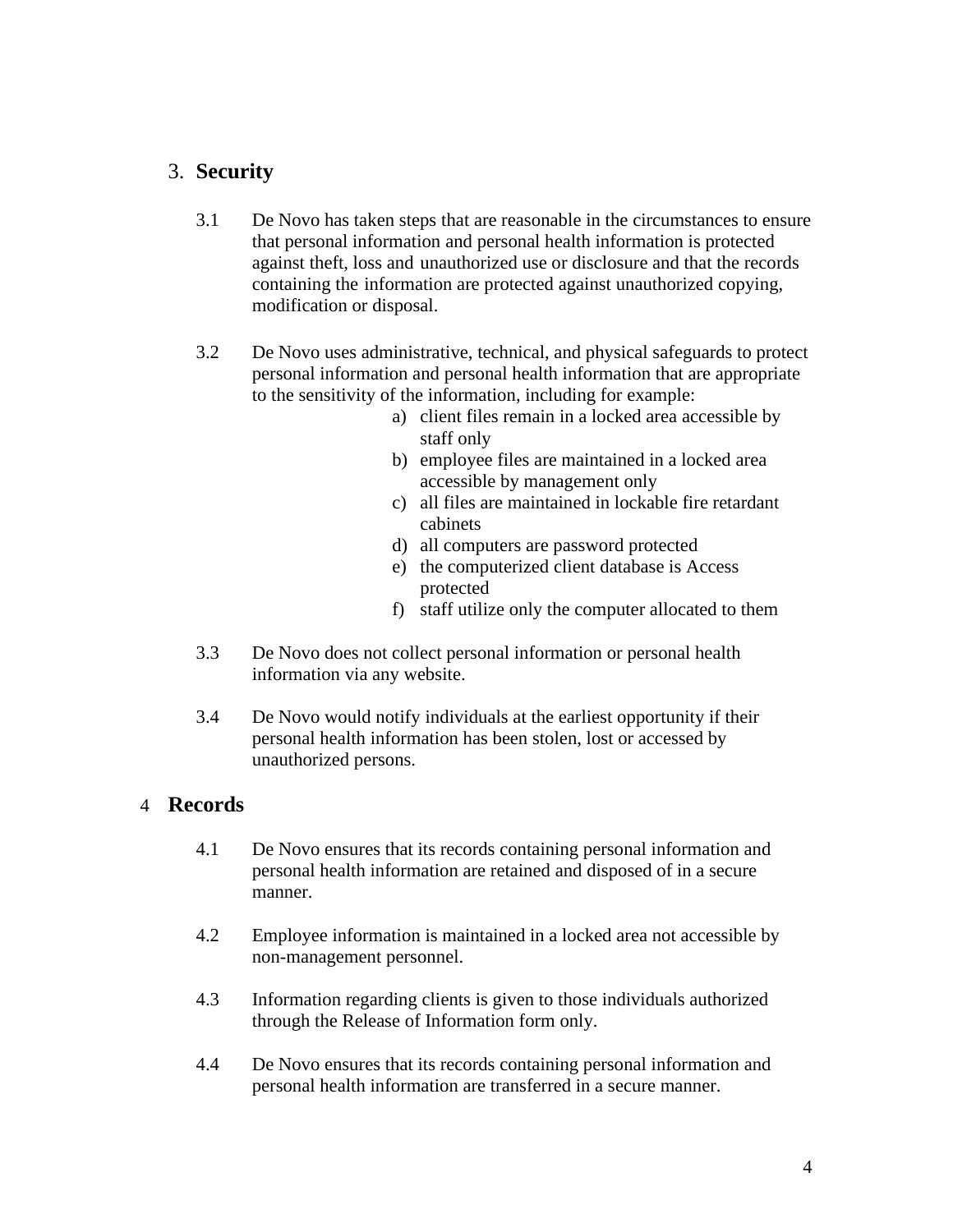- 4.5 Any confidential document is transferred via courier or confidential fax only. Outside agencies are encouraged to utilize these same methods for transmission of confidential information.
- 4.6 All departing faxes include the standard cover letter that states the information included may be privileged, confidential and personal, with direction given regarding unauthorized use or error in receiving; both statements protecting the privacy of the sender and subject matter.

## 5. **Accountability and Openness**

- 5.1 De Novo's Board of Directors and Trustees is accountable for De Novo's compliance with PHIPA and with PIPEDA, to the extent that it may apply to De Novo.
	- 5.2 The Executive Director is De Novo's Contact Person and Chief Privacy Officer ("CPCPO"). S/He can be reached by telephone at 1-800-933-6686 or 1-705-787-0247. His/her mailing address is 87 Forbes Hill Drive, Huntsville, ON. P1H 1R1
- 5.3 De Novo's CPCPO responsibilities include:

| a) | Facilitating De Novo's compliance with the         |
|----|----------------------------------------------------|
|    | relevant privacy legislation                       |
| b) | Training employees and responding to inquiries     |
|    | about De Novo's information practices              |
| C) | Responding to requests for access to or            |
|    | correction of information and                      |
|    | Receiving complaints about De Novo's alleged       |
|    | contravention of the relevant privacy legislation. |
|    |                                                    |

- 5.4 De Novo has developed and made available this Privacy Policy, which provides a general description of De Novo's information practices; describes how to contact the CPCPO; describes how an individual may obtain access to or request correction of his or her information; and describes how to make a complaint to De Novo and to the Information and Privacy Commissioner/Ontario.
- 5.5 De Novo permits its agents to collect, use, disclose, retain or dispose of personal information and personal health information on De Novo's behalf only under circumstances when De Novo is permitted to do so and the action is in the course of the agent's duties and not contrary to the limits imposed by De Novo, PHIPA or any other law.
- 5.6 De Novo obtains contractual commitments from each of its agents and from persons who provide De Novo with goods or services for the purpose of enabling De Novo to use electronic means to collect, use, modify,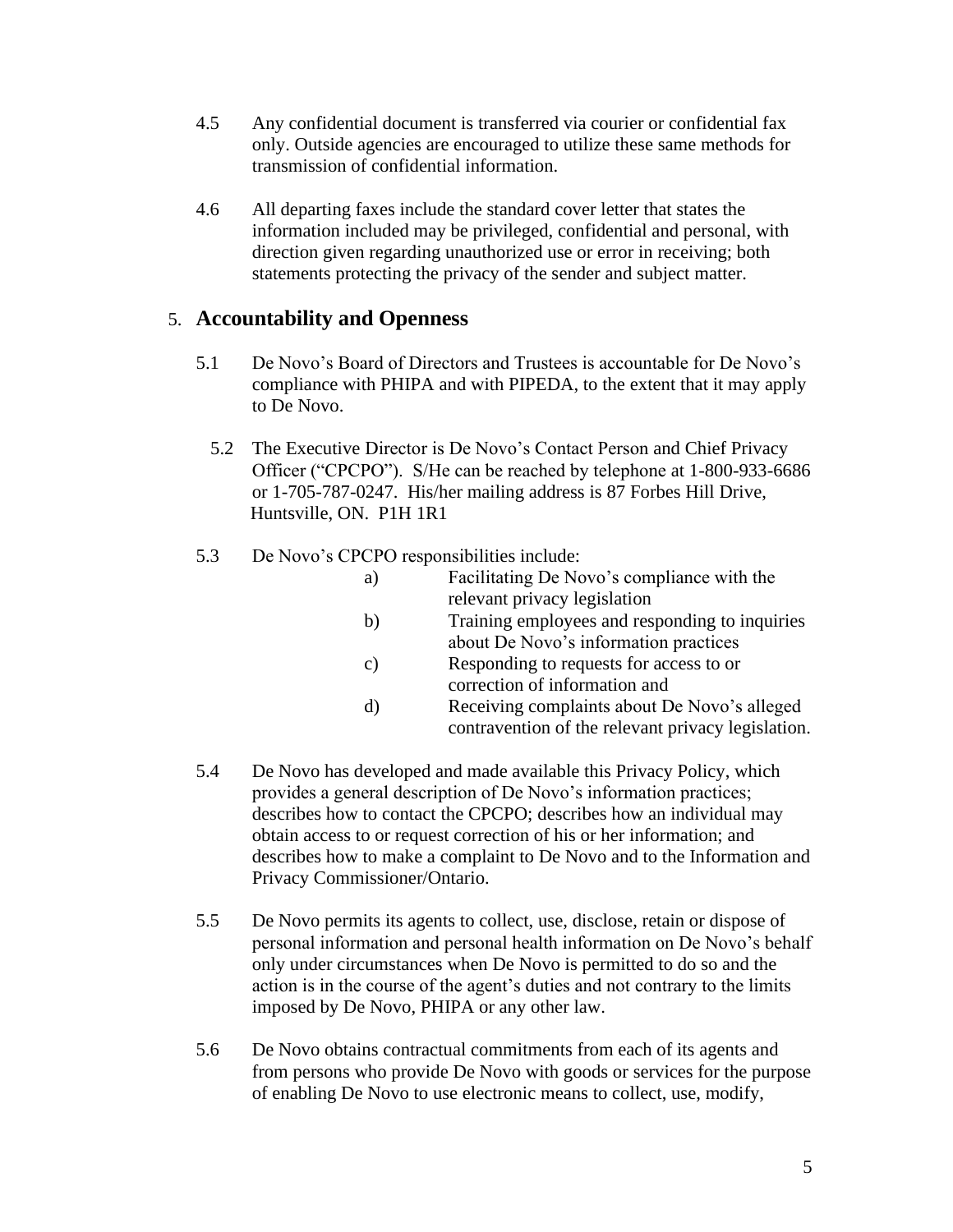disclose, retain or dispose of personal information and personal health information, to protect the personal information and personal health information that they deal with on behalf of De Novo in accordance with the relevant privacy laws and privacy policies.

#### 6. **Consent**

- 6.1 De Novo obtains express consent when De Novo discloses personal health information to a person that is not a health information custodian or when De Novo discloses personal health information to another health information custodian for purposes that do not relate to the provision of health care.
- 6.2 When express consent is required, De Novo generally uses preprinted forms both to obtain consent and to collect information. De Novo may also use these forms to advise members of the use that will be made of the information; to which types of organizations the information may be transferred or disclosed, if any; and of their right to withdraw their consent, together with the consequences of the withdrawal.
- 6.3 When required to obtain the consent of an individual, De Novo obtains consent from the individual that relates to the information, without deception or coercion, if the individual is capable of consenting.
- 6.4 De Novo presumes that an individual is capable of consenting to the collection, use, or disclosure of personal health information unless De Novo or another qualified health information custodian informs De Novo that it has reasonable grounds to believe that the individual is incapable of consenting.
- 6.5 Either De Novo or another qualified health information custodian determines the capacity or incapacity of the individual, as the case may be, in accordance with PHIPA.
- 6.6 If a determination has been made that the individual is incapable of consenting, then De Novo obtains consent in accordance with the relevant legislation.
- 6.7 De Novo does not accept consent from the union to which a client may belong, on behalf of that client or any other individual.
- 6.8 If an individual places a condition on his or her consent to have De Novo collect, use, or disclose personal health information, the condition is not effective to the extent that it prohibits or restricts any recording of personal health information by De Novo that is required by law or by established standards of professional practice or institutional practice.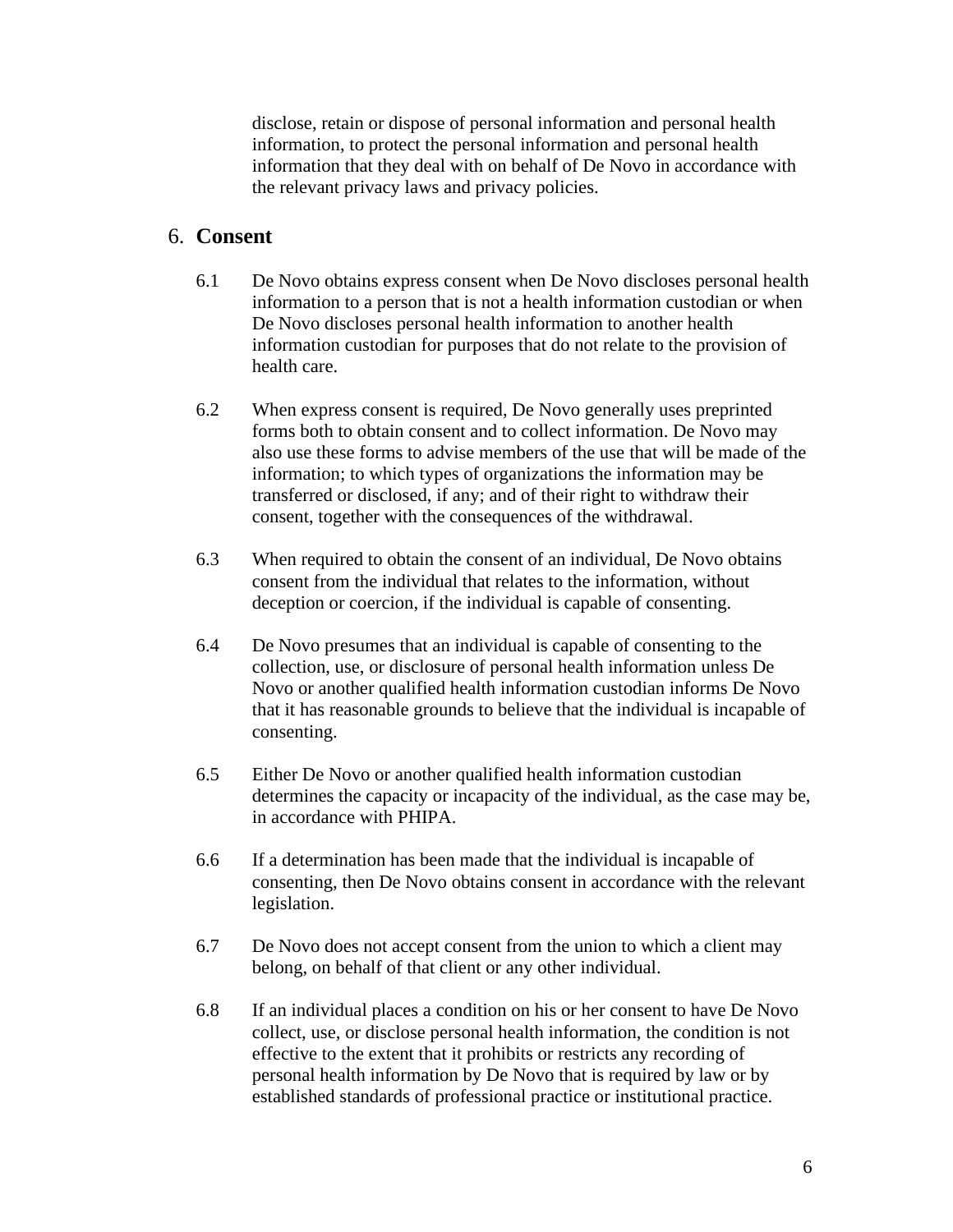- 6.9 When De Novo receives personal health information from an individual, the individual's substitute decision maker or another health information custodian for the purpose of providing health care to the individual, De Novo assumes that it has the individual's implied consent to collect, use, or disclose the information for the purpose of providing health care to the individual, unless De Novo is aware that the individual has expressly withheld or withdrawn the consent.
- 6.10 If a client who is a resident at De Novo provides to De Novo information about his or her religious or other organizational affiliation, De Novo may assume that it has the individual's implied consent to provide to a representative of the religious or other organization, the client's name and location at De Novo, after De Novo has offered the resident the opportunity to withhold or withdraw consent and the resident has not done so.
- 6.11 If De Novo collects, uses, or discloses personal information or personal health information in the course of commercial activities, De Novo obtains consent in accordance with PIPEDA. However, as permitted by PIPEDA, De Novo does not obtain consent in circumstances including, but not limited to, the following:
	- a) when it is inappropriate to do so;
	- b) where legal, medical, or security reasons may make it impossible or impractical to obtain consent; or
	- c) Where the disclosure is permitted without consent; for example, when De Novo discloses information to its lawyers; is requested to comply with a subpoena, warrant or court order, or makes a disclosure to a person who needs the information because of an emergency that threatens the life, health or security of an individual.

## 7. **Collection, Use and Disclosure of Personal Health Information**

#### **a. General Limitations and Requirements**

7.1 De Novo does not collect, use, or disclose personal health information about an individual unless it has the individual's consent and to the best of De Novo's knowledge, the collection, use and disclosure is necessary for a lawful purpose; or the collection, use, or disclosure is permitted or required by this Policy and PHIPA.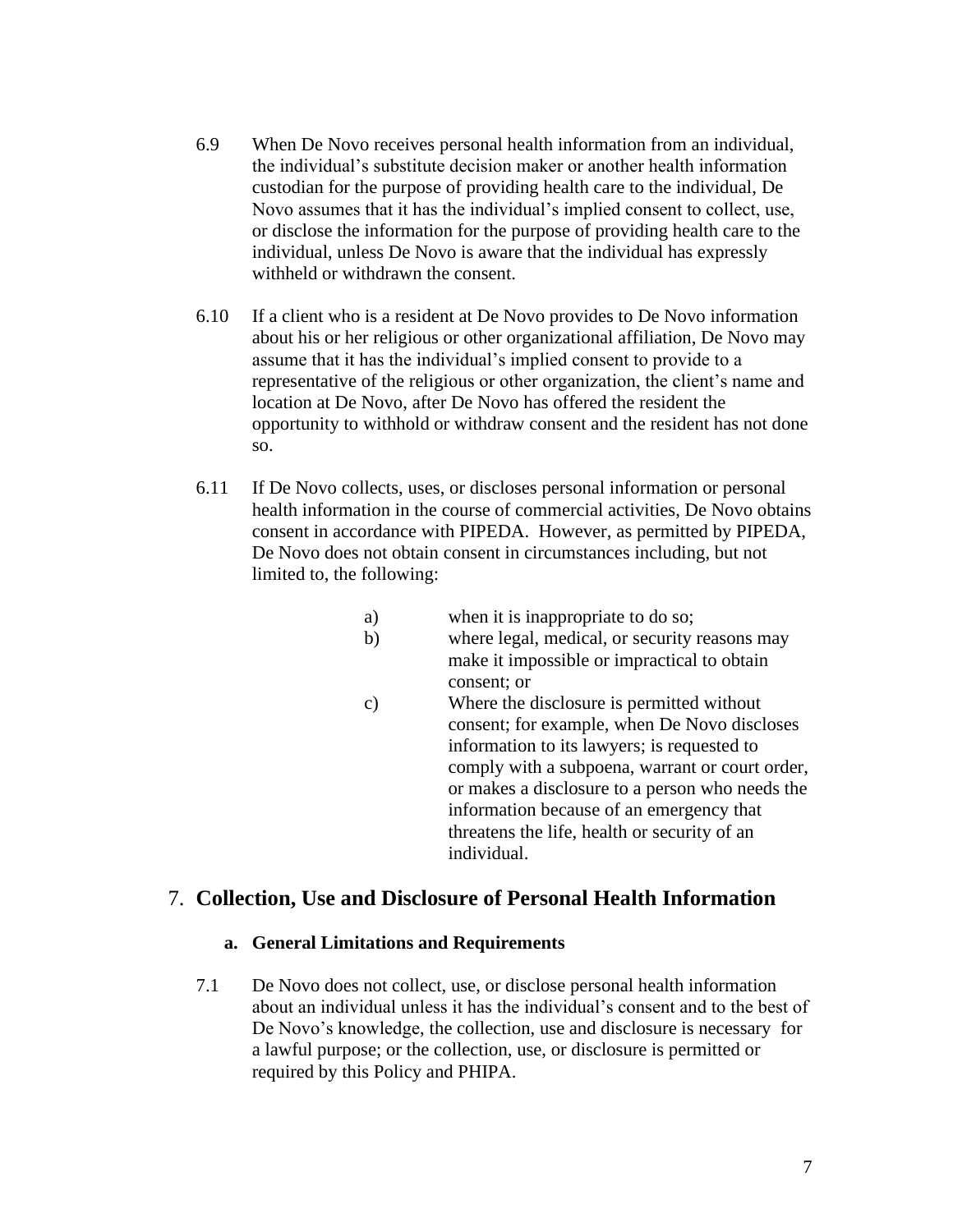- 7.2 De Novo limits the collection, use, and disclosure of personal information and personal health information to what is reasonably necessary to satisfy the identified purposes.
- 7.3 De Novo does not use personal information or personal health information for fundraising or marketing purposes.
- 7.4 De Novo collects an individual's health number only as reference in the provision for routine/urgent/emergent medical treatment related to the purposes identified in this Privacy Policy.

#### **b) Collection**

- 7.5 De Novo collects personal health information **directly** from the client.
- 7.6 De Novo also collects personal health information **indirectly** from the client's family members, employer(s), physician(s), union business agent or business manager, referring union, or lawyer. De Novo may also collect personal health information indirectly from social agencies, such as a community counseling agency and treatment centres (public and private), from employee assistance program workers and from hospitals.
- 7.7 When De Novo receives personal health information from a health information custodian, De Novo does not use or disclose it for any purpose other than the purpose for which the disclosing custodian was authorized to disclose it or the purpose of carrying out a statutory or legal duty.
- 7.8 De Novo collects personal health information indirectly when the client consents; when the information is reasonably necessary for providing health care to the client and it is not reasonably possible to collect directly from the client personal health information that can be relied on as accurate or in a timely manner; and for other reasons permitted or required by law.
- 7.9 De Novo may collect personal health information about an individual from the individual even if the individual is incapable of consenting, if the collection is reasonably necessary for the provision of health care and it is not reasonably possible to obtain consent in a timely manner.
- 7.10 Generally, De Novo collects personal health information about prospective and current clients, their parents, their former and current spouse(s)/partner(s), and their children.
- 7.11 The personal information that De Novo collects includes, but is not limited to: name, address, telephone number, age (date of birth), employment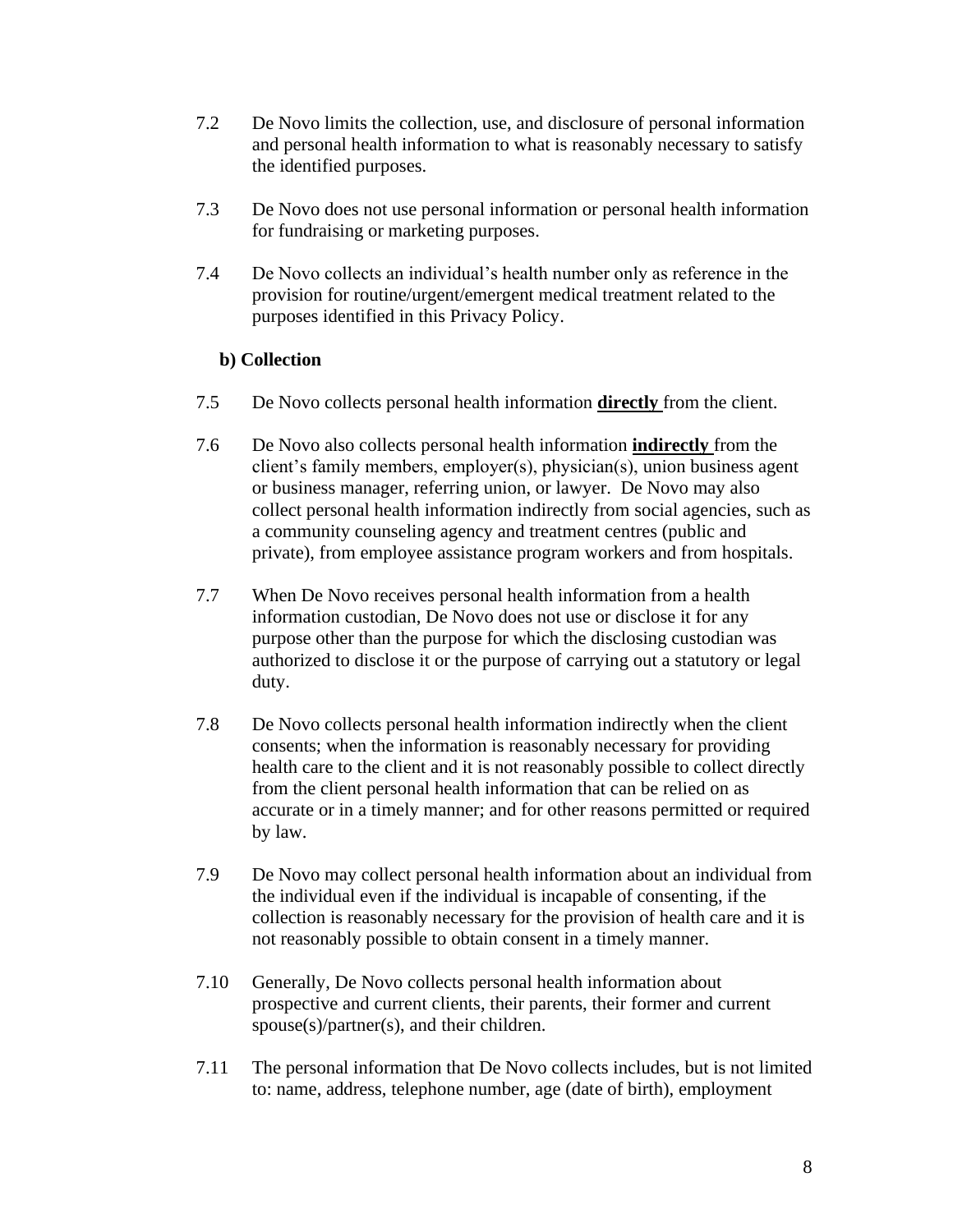status- whether working or under suspension, local union number, union status, including whether in arrears, financial situation, education, legal history including present and past prison time, parole or probation, court appearance dates, family status, for example, divorce or separation, and language preference.

- 7.12 The personal health information that De Novo collects includes, but is not limited to, physician's name, medication taken, history of substance (drug and alcohol) use by client and client's family members, primary and secondary addiction, previous treatment, medical condition(s) eg diabetes, seizures, food allergies and medical test results.
- 7.13 De Novo does not collect the client's Social Insurance Number.
- 7.14 De Novo collects personal information and personal health information on pre-printed forms; in person, during interviews and formal face to face sessions; and also, over the telephone. Information is also collected through direct observation of the client's conduct while he is resident at the facility.
- 7.15 Personal information and personal health information can be collected over the Internet, by fax or through e-mail.

#### **c) Use**

7.16 De Novo uses personal information and personal health information as authorized by PHIPA, including, but not limited to:

> a) for the purpose for which it was collected or created and for all the functions reasonably necessary for carrying out that purpose, unless the information was collected without the consent of the individual, or the information was collected indirectly without the individual's consent and the individual expressly instructs otherwise;

> b) for planning or delivering programs and services that De Novo provides, evaluating or monitoring any of them or detecting, monitoring or preventing fraud;

c) for risk management; and for educating employees to provide health care.

7.17 De Novo's agents, including its employees, only use personal information and personal health information for the purposes for which De Novo is authorized to use it.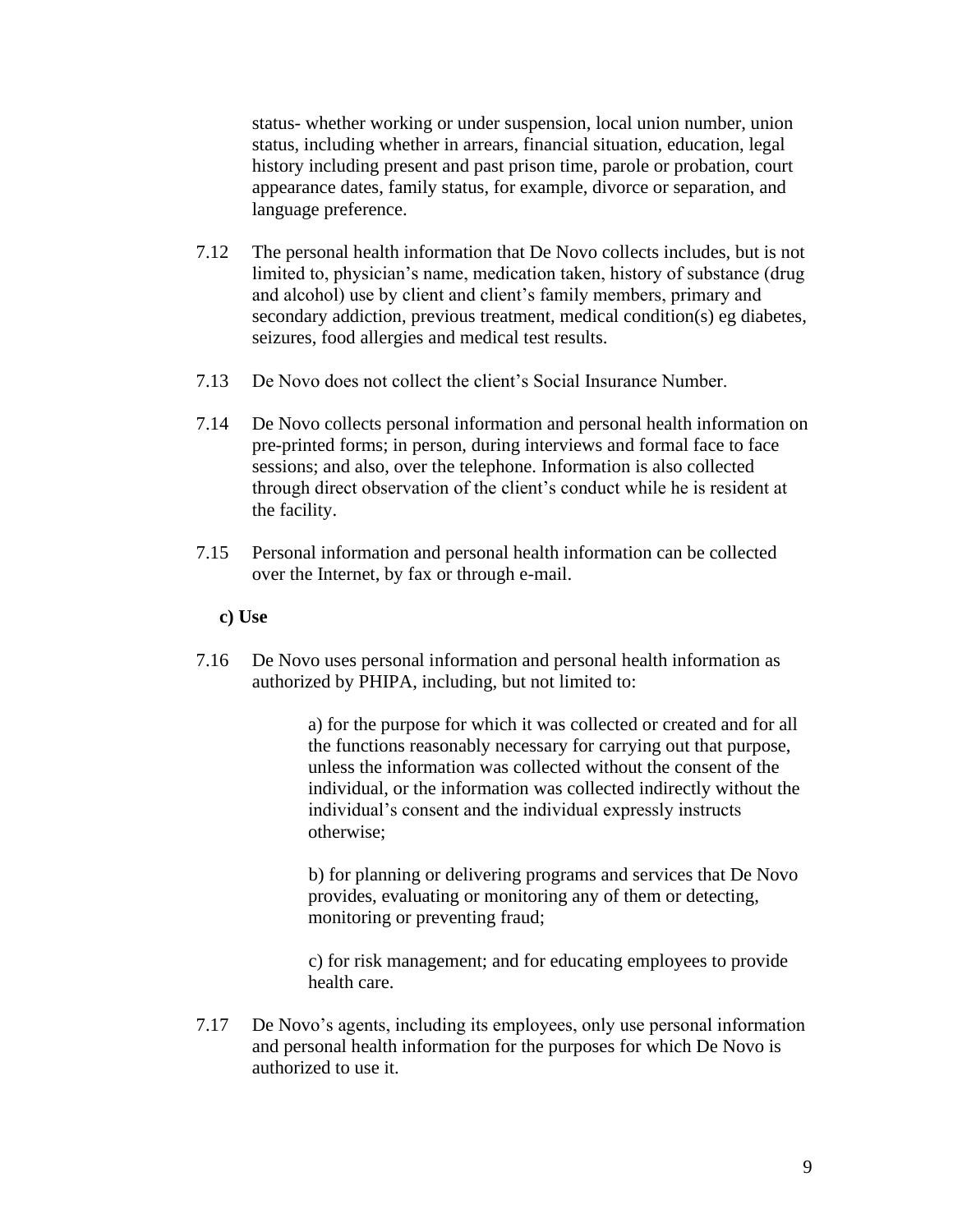7.18 De Novo does not use personal health information about its clients for research purposes.

#### **d) Disclosure**

- 7.19 De Novo discloses personal information and personal health information in support of the identified purposes.
- 7.20 De Novo does not disclose personal health information about its clients to researchers or otherwise for research purposes.
- 7.21 De Novo's release of personal information or personal health information to its agents is considered to be a use and not a disclosure.
- 7.22 De Novo discloses information to health information custodians, including the following: physicians, recovery homes, long term care facilities, social agencies, such as the community counseling agency, other treatment centers (public and private), employee assistance program workers, and hospitals.
- 7.23 De Novo discloses information to persons who are not health information custodians, including the following: family members, referral agent, insurance companies, client's lawyer, law enforcement agencies, probation and parole officers, Children's Aid Society, employers, and union representative, business agent or business manager.
- 7.24 De Novo does not disclose the names of individual clients who are, or were, resident at De Novo to their benefit plans or to the plans' third party administrator without the knowledge and consent of the individual client.
- 7.25 De Novo does not disclose the names of individual clients who are, or were, resident at De Novo to the Board of Directors and Trustees, but rather provides anonymized, statistical reports that list the number of clients by trade union affiliation.
- 7.26 De Novo may disclose personal health information about an individual for the purpose of contacting a relative, friend or potential substitute decision maker of the individual, if the individual is injured, incapacitated or ill and unable to give consent personally.
- 7.27 De Novo may disclose to a person the following information about a client who is resident at De Novo, if De Novo offers the client the option, at the first reasonable opportunity after admission, to object to the disclosure and if the client does not object: the fact that the individual is a resident at De Novo, the individual's general health status described as poor, fair, stable,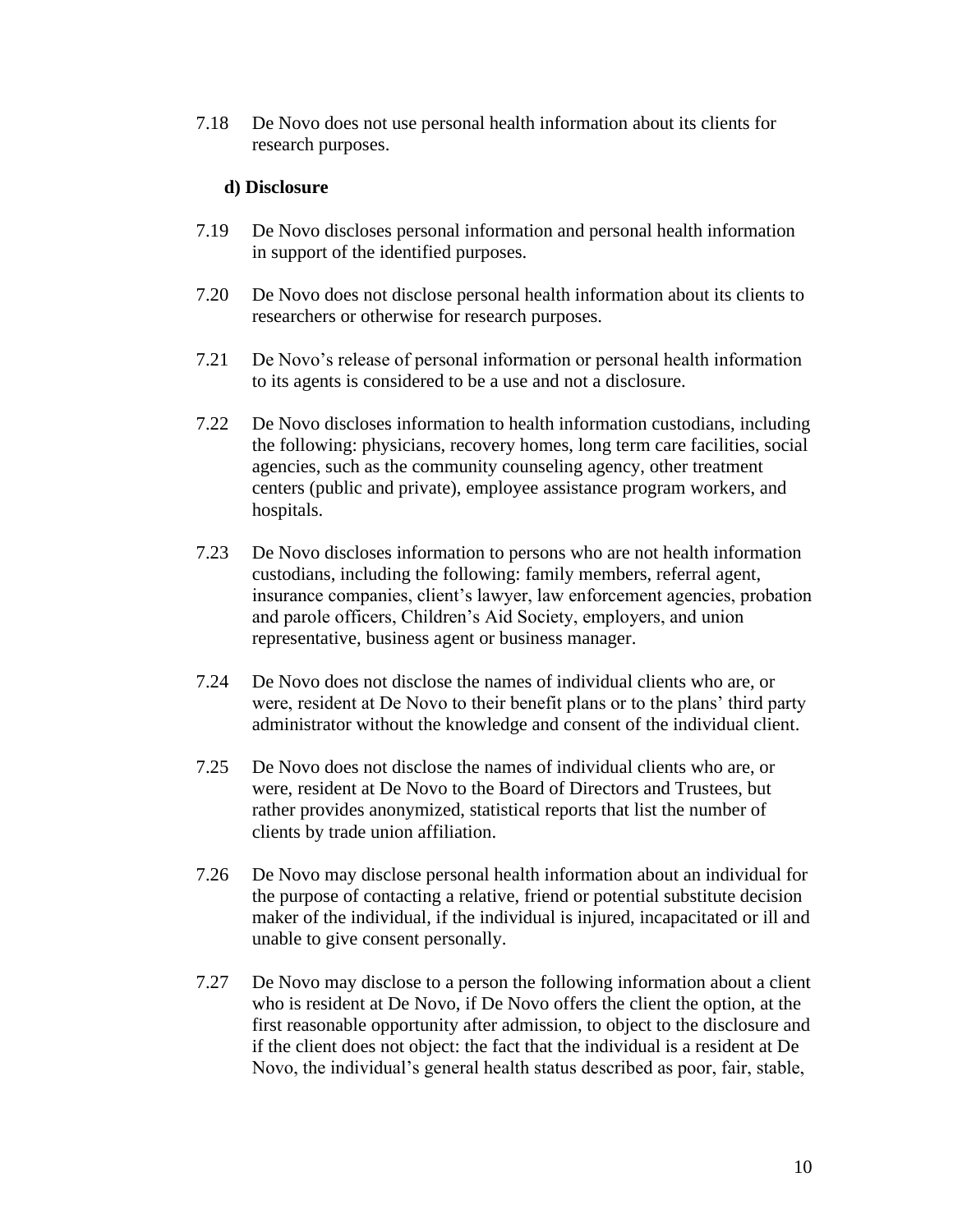or satisfactory, or in similar terms; and the location of the individual at De Novo.

- 7.28 In accordance with the relevant provisions of PHIPA, De Novo may disclose personal health information about an individual to a range of recipients (both health information custodians and persons who are not health information custodians) in support of a range of purposes, including but not limited to:
	- a) For the purpose of informing any person that an individual is deceased;
	- b) If De Novo believes on reasonable grounds that the disclosure is necessary for the purpose of eliminating or reducing a significant risk of serious bodily harm to a person or group of persons;
	- c) To a legal representative who is authorized under the Rules of Civil Procedure, or by a court order, to commence, defend or continue a proceeding on behalf of the individual;
	- d) For the purpose of complying with a summons or order;
	- e) To a potential successor of De Novo, for the purpose of allowing the potential successor to assess and evaluate De Novo's operations, if the potential successor first enters into an agreement with De Novo to keep the information confidential and secure and not to retain it longer than is necessary;
	- f) As may be required by other Acts, such as, the Substitute Decisions Act, the Regulated Health Professions Act, 1991, and the Child and Family Services Act; and
	- g) If permitted or required by law or by an agreement or arrangement made under an Act of Ontario or Canada.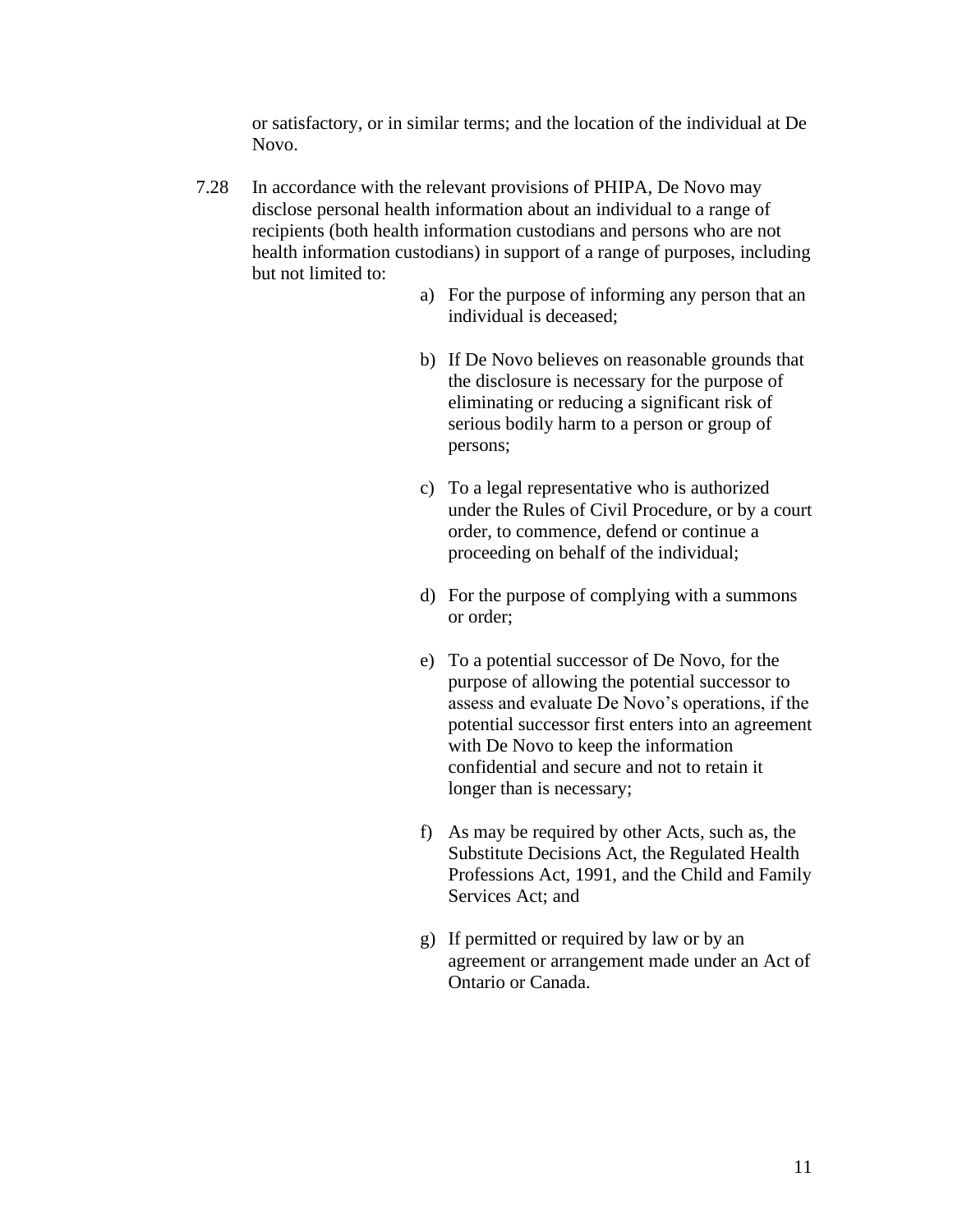#### 8. **Access to Personal Information**

- 8.1 De Novo would respond to written request for access to records containing personal health information that it receives from individuals in accordance with PHIPA. If De Novo has collected, used or disclosed personal information about an individual in the course of commercial activities and that individual requests access to the information, De Novo would respond to written requests in accordance with PIPEDA. Generally, De Novo would not grant an individual access to a record under certain circumstances, including the following: the record is subject to a legal privilege; another Act, an Act of Canada or a court order prohibits disclosure; granting access could reasonably be expected to result in a risk of serious harm to the treatment or recovery of the individual; or granting access would likely reveal personal information about a third party.
- 8.2 De Novo does not make information available to an individual without first taking reasonable steps to be satisfied as to the individual's identity.

#### 9. **Correction of Personal Information**

- 9.1 De Novo would respond to requests for correction to a record containing personal health information that it receives from individuals to whom it has already granted access in accordance with PHIPA. De Novo would not correct a record containing personal health information if De Novo did not originally create the record and does not have sufficient knowledge, expertise, or authority to correct the record; or the correction relates to a professional opinion or observation that De Novo has made in good faith.
- 9.2 If De Novo has collected, used or disclosed personal information about an individual in the course of commercial activities and that individual requests in writing that De Novo correct the information, De Novo would respond to the request in accordance with PIPEDA.
- 9.3 Subject to the exception noted above, De Novo would amend the record if the individual successfully demonstrates the inaccuracy or incompleteness of the record to De Novo's satisfaction and gives De Novo the information necessary to correct the record.